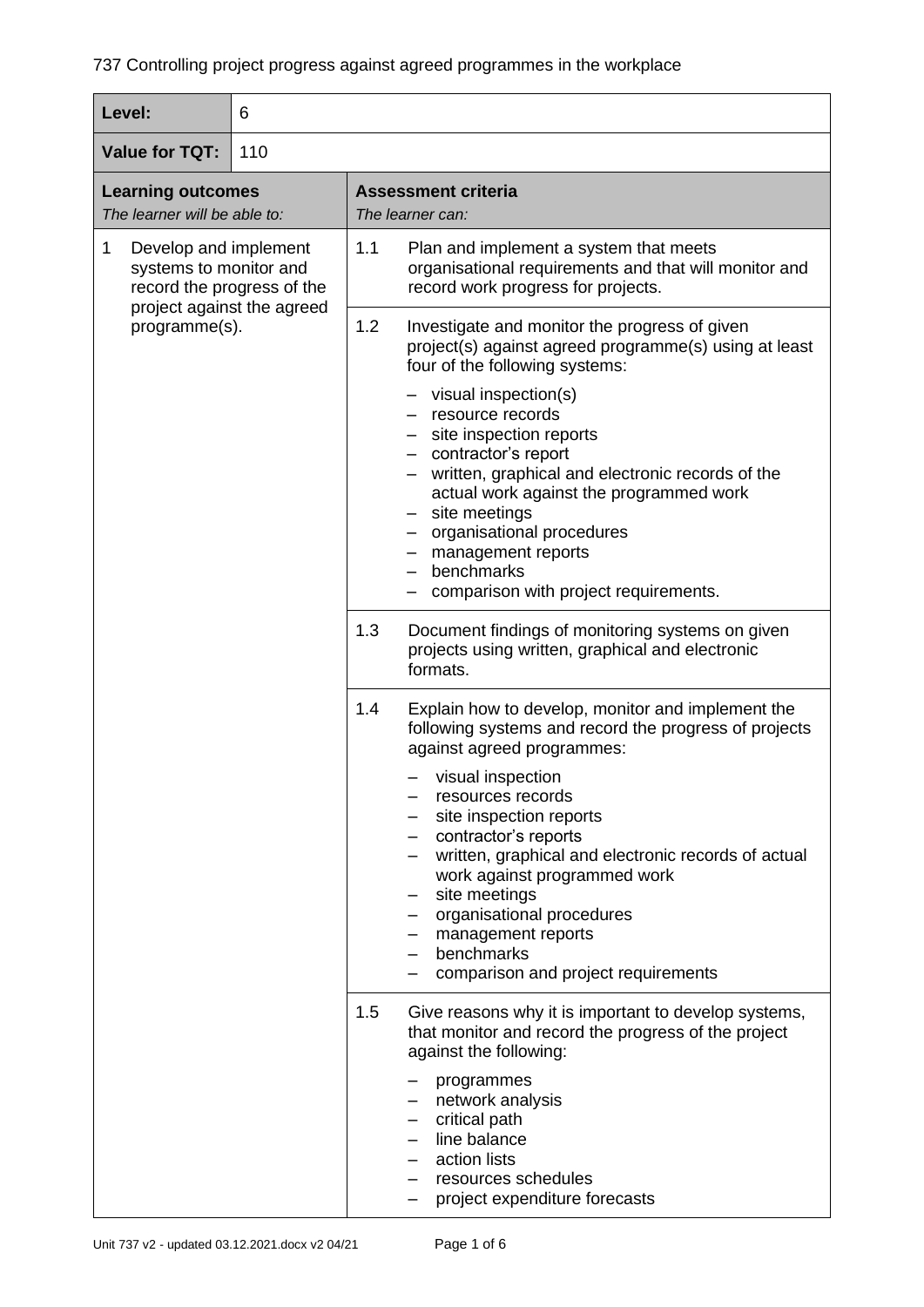| <b>Learning outcomes</b><br>The learner will be able to: |                                                                                                                      | <b>Assessment criteria</b><br>The learner can: |                                                                                                                                            |
|----------------------------------------------------------|----------------------------------------------------------------------------------------------------------------------|------------------------------------------------|--------------------------------------------------------------------------------------------------------------------------------------------|
| 2                                                        | Collect progress<br>information regularly and                                                                        | 2.1                                            | Gather and record information on work progress of<br>given projects on a regular basis.                                                    |
|                                                          | summarise it for<br>stakeholders.                                                                                    | 2.2                                            | Present a summary of findings on work progress in<br>suitable formats to stakeholders.                                                     |
|                                                          |                                                                                                                      | 2.3                                            | Explain ways that information on work progress can be<br>collected regularly.                                                              |
|                                                          |                                                                                                                      | 2.4                                            | Explain ways of accurately summarising progress<br>information to present to stakeholders.                                                 |
|                                                          |                                                                                                                      | 2.5                                            | Outline which stakeholders would need to be informed<br>about work progress on given projects.                                             |
| 3                                                        | Identify inadequate or<br>inappropriate resources,<br>recommend alternative<br>resources and inform<br>stakeholders. | 3.1                                            | Examine work activities on given projects in order to<br>identify inadequate or inappropriate resources and<br>record the findings.        |
|                                                          |                                                                                                                      | 3.2                                            | Inform stakeholders in sufficient detail using<br>appropriate formats where inadequate or inappropriate<br>resources have been identified. |
|                                                          |                                                                                                                      | 3.3                                            | Recommend and source alternative resources that<br>meet project requirements to stakeholders.                                              |
|                                                          |                                                                                                                      | 3.4                                            | Explain ways that inadequate and inappropriate<br>resources can be identified.                                                             |
|                                                          |                                                                                                                      | 3.5                                            | Explain how to inform stakeholders about inadequate<br>and inappropriate resources.                                                        |
|                                                          |                                                                                                                      | 3.6                                            | Explain different methods of recommending alternative<br>resources to stakeholders.                                                        |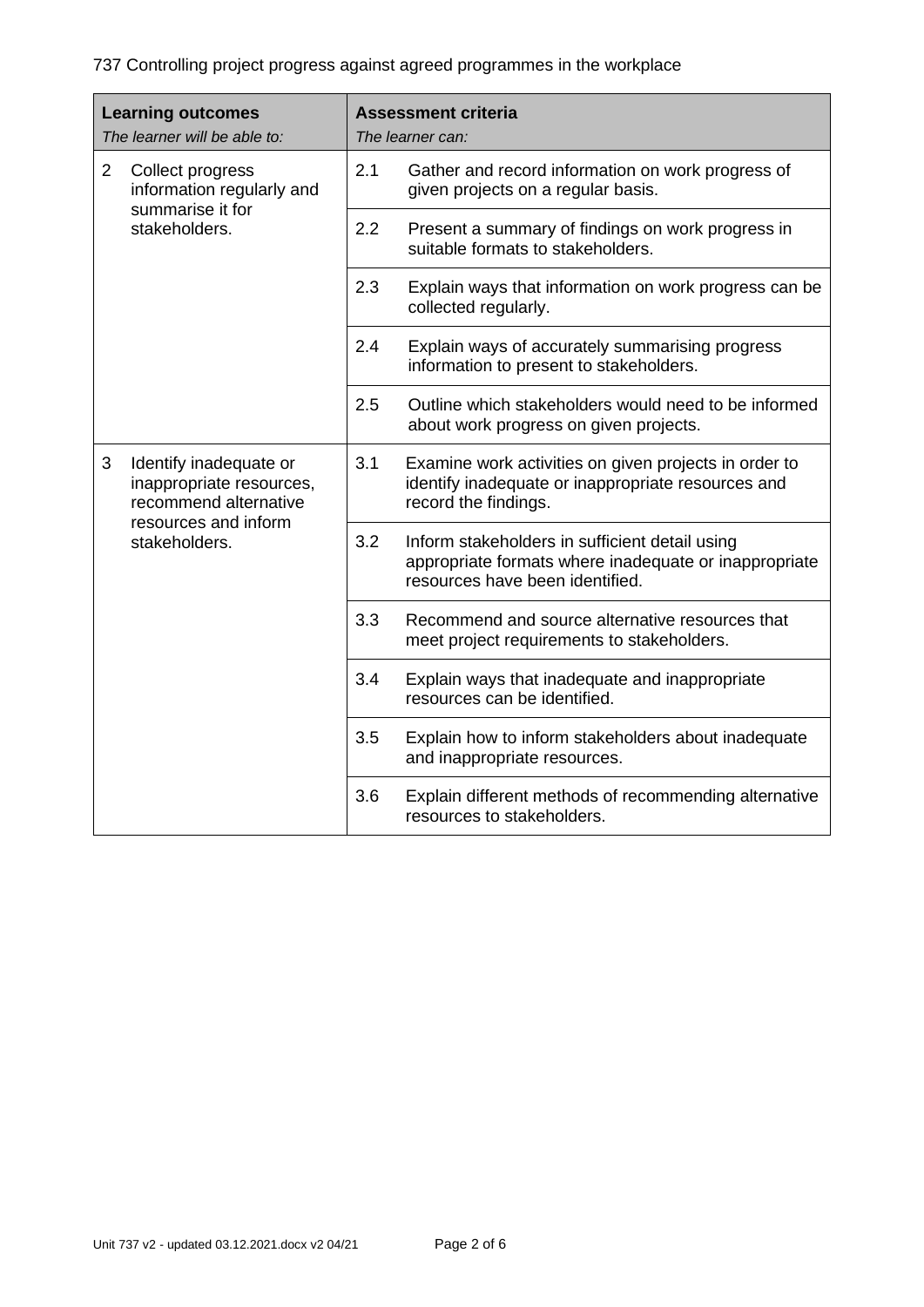| <b>Learning outcomes</b><br>The learner will be able to: |                                                                                              |     | <b>Assessment criteria</b><br>The learner can:                                                                                                    |
|----------------------------------------------------------|----------------------------------------------------------------------------------------------|-----|---------------------------------------------------------------------------------------------------------------------------------------------------|
| 4                                                        | Identify and quantify any<br>identified or predicted<br>deviations from planned              | 4.1 | Inspect work activities against planned progress to<br>identify deviations that have occurred, or which may<br>occur.                             |
|                                                          | progress which have<br>occurred, or which may<br>occur, that could disrupt<br>the programme. | 4.2 | Analyse and record work activity inspection results and<br>quantify current, or predicted, deviations that could<br>disrupt the agreed programme. |
|                                                          |                                                                                              | 4.3 | Assess factors that can create deviations in planned<br>progress on typical projects.                                                             |
|                                                          |                                                                                              | 4.4 | Explain how to identify deviations from planned<br>progress, which have occurred and those which may<br>occur.                                    |
|                                                          |                                                                                              | 4.5 | Explain how deviations from the planned progress,<br>which may disrupt the programme, can be identified.                                          |
|                                                          |                                                                                              | 4.6 | Explain ways that deviations from planned progress<br>can be quantified.                                                                          |
|                                                          |                                                                                              | 4.7 | Give reasons why it is important to identify and<br>quantify any deviations from planned progress.                                                |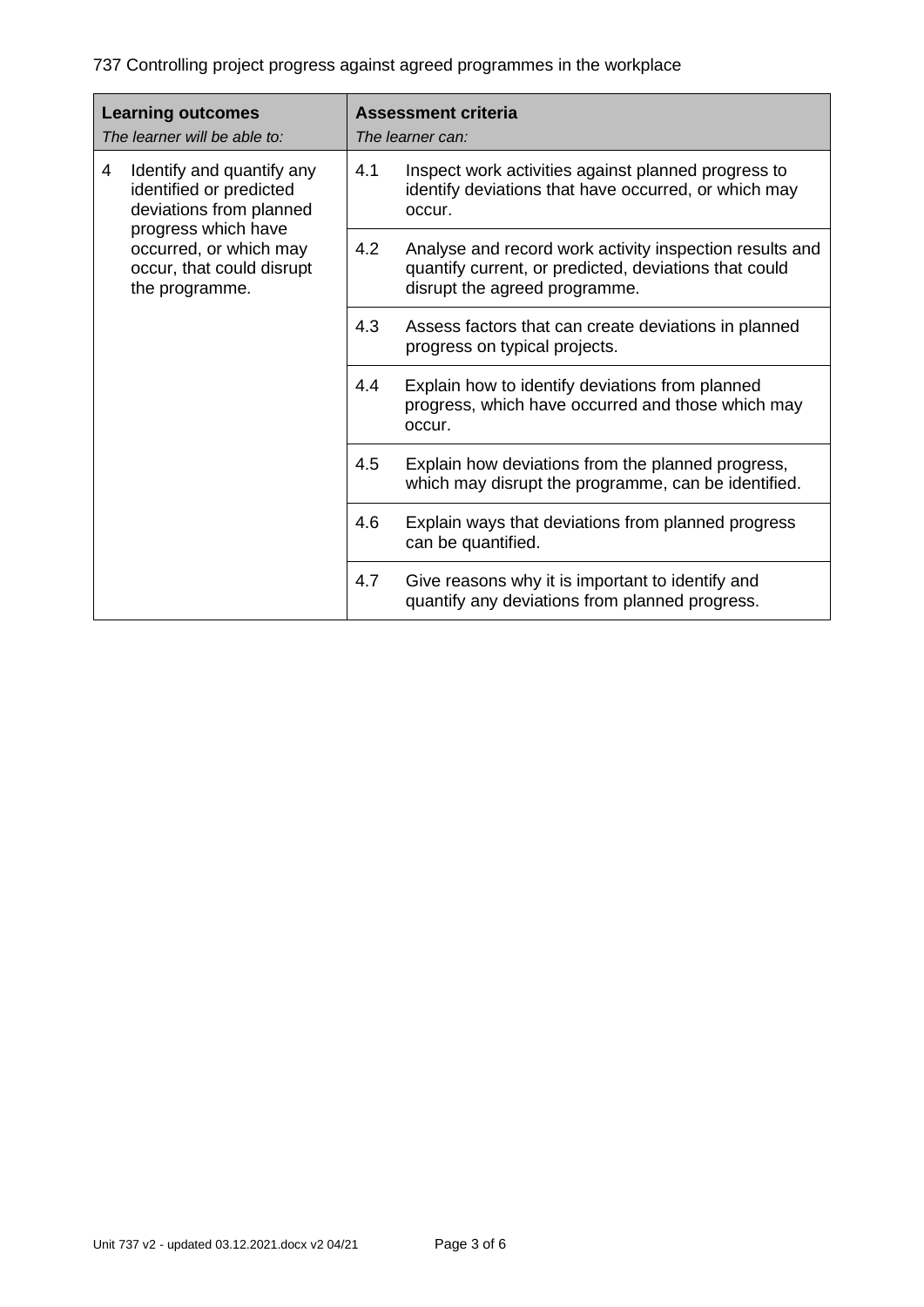| <b>Learning outcomes</b><br>The learner will be able to:                  | <b>Assessment criteria</b><br>The learner can:                                                                                                                                                                                                                     |
|---------------------------------------------------------------------------|--------------------------------------------------------------------------------------------------------------------------------------------------------------------------------------------------------------------------------------------------------------------|
| 5<br>Investigate the<br>circumstances of any<br>deviations thoroughly and | 5.1<br>Examine, analyse and record the circumstances of<br>any identified deviations to planned progress on given<br>projects.                                                                                                                                     |
| agree and implement<br>appropriate corrective<br>actions.                 | 5.2<br>Conclude and obtain approval for corrective actions<br>where deviations to planned progress have been<br>identified from stakeholders.                                                                                                                      |
|                                                                           | 5.3<br>Implement agreed corrective actions for deviations to:<br>maintain progress in accordance with agreed<br>programme<br>agree a revised programme<br>secure additional resources<br>alter planned work schedules                                              |
|                                                                           | 5.4<br>Explain how circumstances of deviations from planned<br>progress can be investigated and recorded.                                                                                                                                                          |
|                                                                           | 5.5<br>Explain ways that corrective action for deviations from<br>planned progress with stakeholders can be agreed.                                                                                                                                                |
|                                                                           | 5.6<br>Explain how agreed corrective action for deviations<br>from planned progress can be implemented to:<br>maintain progress in accordance with agreed<br>programme<br>agree a revised programme<br>secure additional resources<br>alter planned work schedules |
|                                                                           | 5.7<br>Give reasons why corrective action(s) must be agreed.                                                                                                                                                                                                       |
| Recommend options to<br>6<br>stakeholders that allow the                  | 6.1<br>Analyse available information on alternatives in order<br>to help the project progress.                                                                                                                                                                     |
| programme to be<br>maintained.                                            | 6.2<br>Suggest a range of alternative options that will<br>maintain and improve project progress, to<br>stakeholders using appropriate formats.                                                                                                                    |
|                                                                           | 6.3<br>Explain how to recommend options to stakeholders<br>that will help the project progress.                                                                                                                                                                    |
|                                                                           | 6.4<br>Explain why recommendations, that will minimise<br>increases in cost and time and help the project<br>progress, need to be made.                                                                                                                            |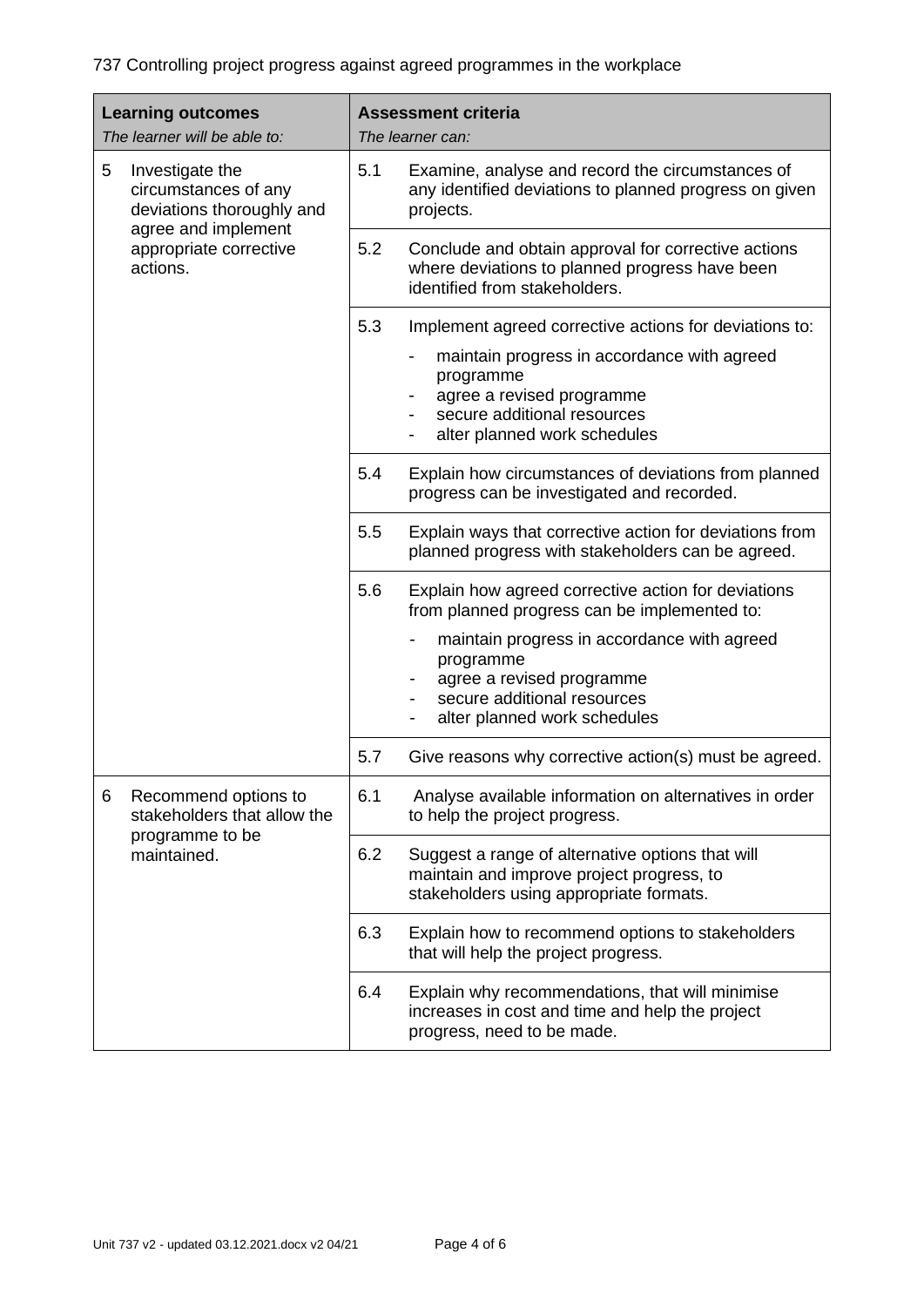| <b>Learning outcomes</b><br>The learner will be able to:                                | <b>Assessment criteria</b><br>The learner can:                                                                                                                                   |  |
|-----------------------------------------------------------------------------------------|----------------------------------------------------------------------------------------------------------------------------------------------------------------------------------|--|
| Inform stakeholders about<br>$\overline{7}$<br>changes to the operational<br>programme. | 7.1<br>Identify and keep records of changes that need to be<br>made to the operational programme following<br>investigations of work activities and resource use on<br>projects. |  |
|                                                                                         | 7.2<br>Inform stakeholder about changes to the operational<br>programme.                                                                                                         |  |
|                                                                                         | 7.3<br>Explain methods that can be used to regularly inform<br>relevant stakeholders about changes to operational<br>programmes and demands on resources.                        |  |
|                                                                                         | 7.4<br>Explain why it is important to keep stakeholders<br>informed about changes to operational programme(s)<br>and demands on resources.                                       |  |
| Suggest and implement the<br>8<br>decisions and actions that                            | 8.1<br>Analyse and determine actions that need to be taken<br>to maintain progress.                                                                                              |  |
| need to be taken to<br>maintain progress.                                               | 8.2<br>Provide suggested options to stakeholders that allows<br>project progress to be maintained.                                                                               |  |
|                                                                                         | 8.3<br>Implement and record the decisions made and the<br>actions taken to maintain progress.                                                                                    |  |
|                                                                                         | 8.4<br>Explain how to recommend decisions and actions to<br>stakeholders that need to be taken to maintain<br>progress.                                                          |  |
|                                                                                         | 8.5<br>Explain why it is important to make recommendations<br>to maintain progress.                                                                                              |  |
| 9<br>Identify and record<br>improvements to the                                         | 9.1<br>Seek, collect and collate feedback information on work<br>progress on given projects.                                                                                     |  |
| programme from feedback<br>received and inform<br>stakeholders.                         | 9.2<br>Analyse and record collated information to identify<br>improvements that can be made to the work progress<br>on given projects.                                           |  |
|                                                                                         | 9.3<br>Provide suggestions to stakeholders that allow<br>improvements to work progress.                                                                                          |  |
|                                                                                         | 9.4<br>Explain how improvements to progress can be<br>identified from feedback received.                                                                                         |  |
|                                                                                         | 9.5<br>Explain ways of recommending improvements in<br>progress to stakeholders.                                                                                                 |  |
|                                                                                         | 9.6<br>Give reasons why recommended improvements in<br>progress to stakeholders need to be made.                                                                                 |  |